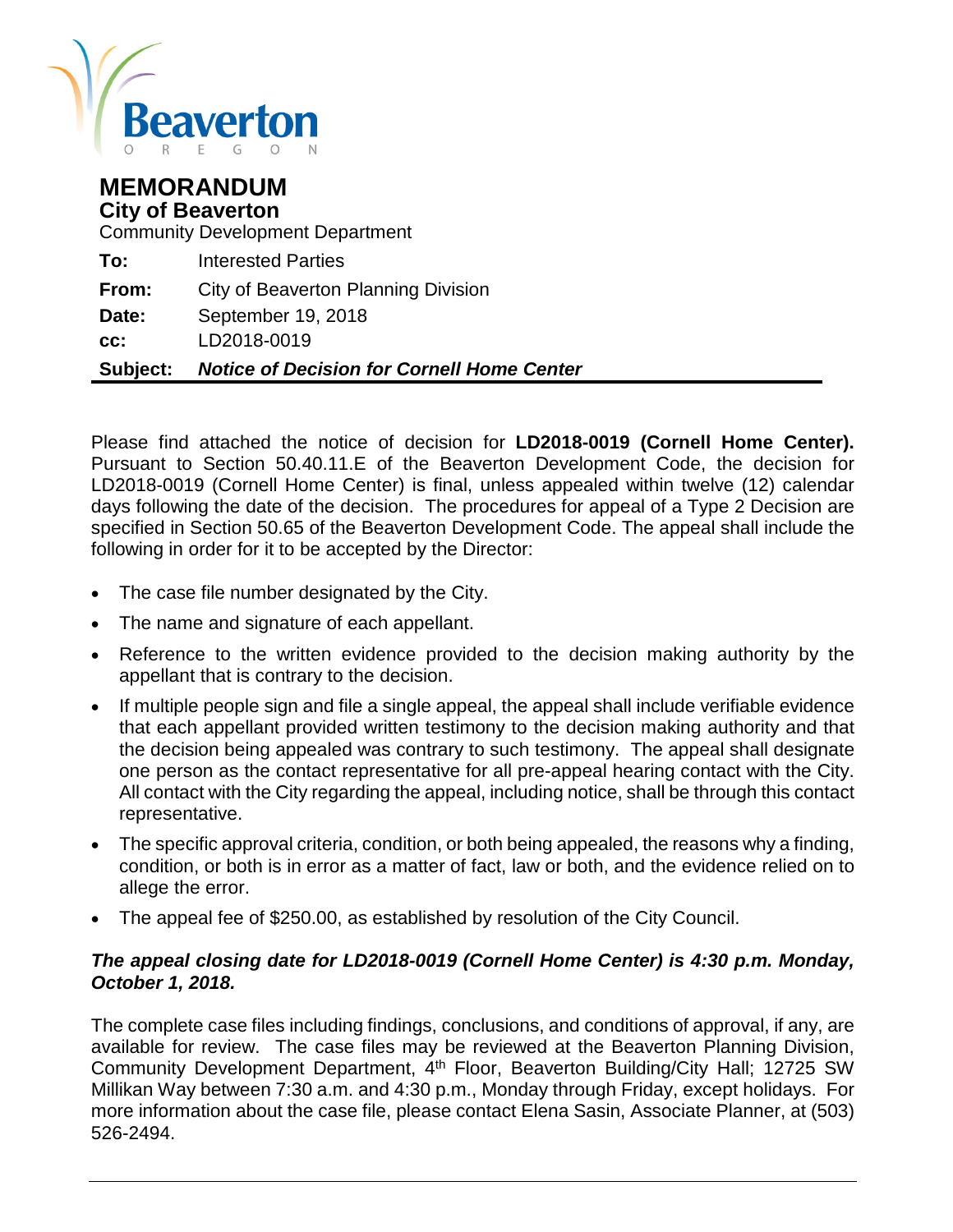

# **NOTICE OF DECISION**

| <b>DECISION DATE:</b>                                 | Wednesday, September 19, 2018                                                                                                                                                                  |
|-------------------------------------------------------|------------------------------------------------------------------------------------------------------------------------------------------------------------------------------------------------|
| TO:                                                   | <b>All Interested Parties</b>                                                                                                                                                                  |
| FROM:                                                 | Elena Sasin, Associate Planner                                                                                                                                                                 |
| PROPOSAL:                                             | LD2018-0019 (Cornell Home Center)                                                                                                                                                              |
| <b>LOCATION:</b>                                      | The property is located at 17305 and 17235 NW Corridor<br>Court, Tax Lot 700 of Washington County's Tax Assessors tax<br>map 1N130DC. The total site is approximately 3.54 acres.              |
| <b>SUMMARY:</b>                                       | The applicant is seeking a Preliminary Fee Ownership Partition<br>approval to establish two (2) separate lots and one (1) common<br>parcel for the two (2) existing buildings located on site. |
| <b>APPLICANT-</b><br><b>PROPERTY</b><br><b>OWNER:</b> | <b>Cornell Home Court, LLC</b><br>Attn: Nathan Oleson<br>10695 S Bremer Road<br>Canby, OR 97013                                                                                                |
| <b>APPLICANTS</b><br><b>REPRESENTATIVE:</b>           | 3J Consulting<br>5057 SW Griffith Drive, Suite 150<br>Beaverton, OR 97005                                                                                                                      |
| <b>APPLICABLE</b><br><b>CRITERIA:</b>                 | <b>Facilities Review Section 40.03</b><br>Preliminary Fee Ownership Partition Section 40.45.15.6.C                                                                                             |
| <b>RECOMMENDATIONS:</b>                               | APPROVAL of LD2018-0019 (Cornell Home Center) subject<br>to conditions identified at the end of this report.                                                                                   |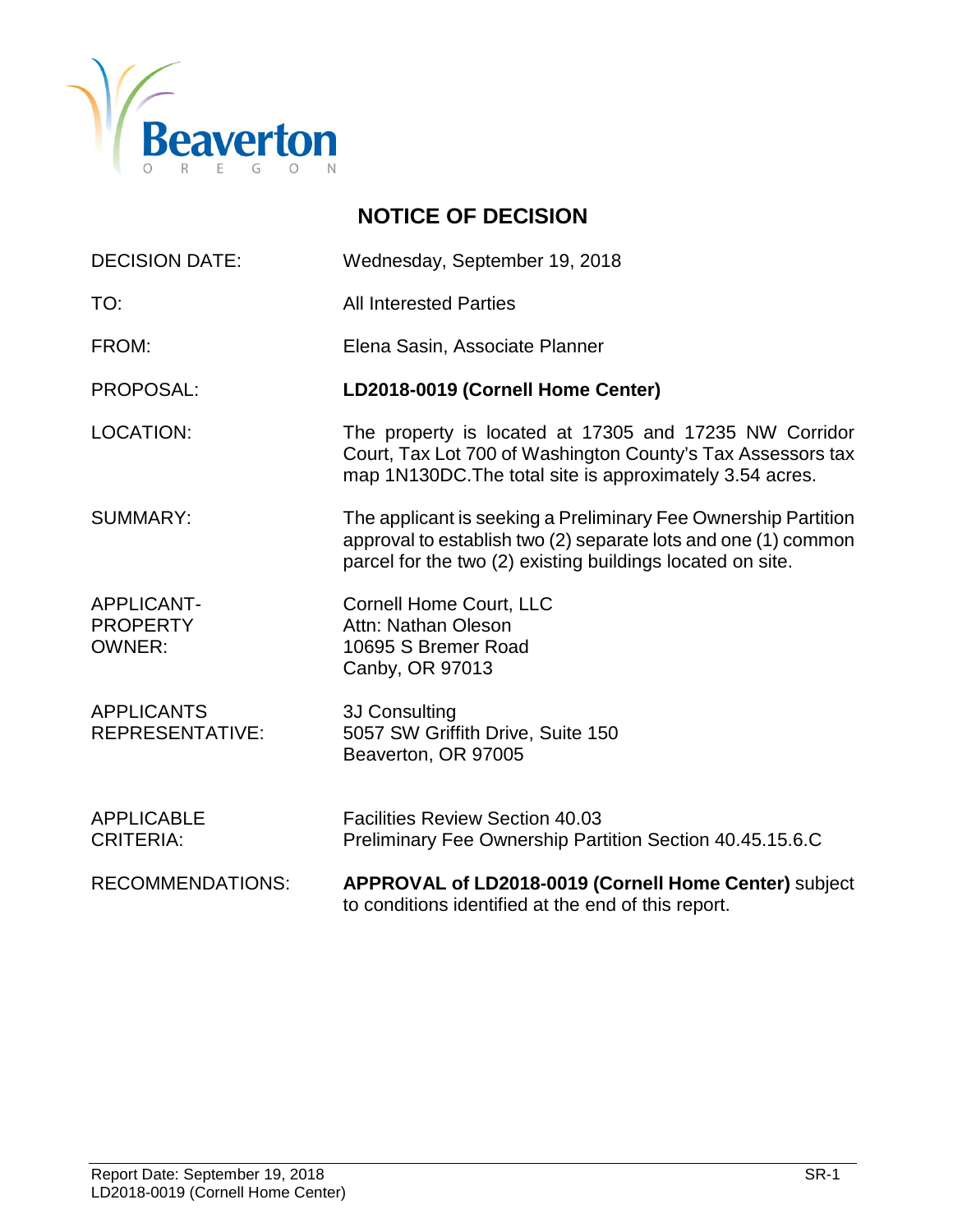# **Exhibit 1**

# **VICINITY/ZONING MAP**

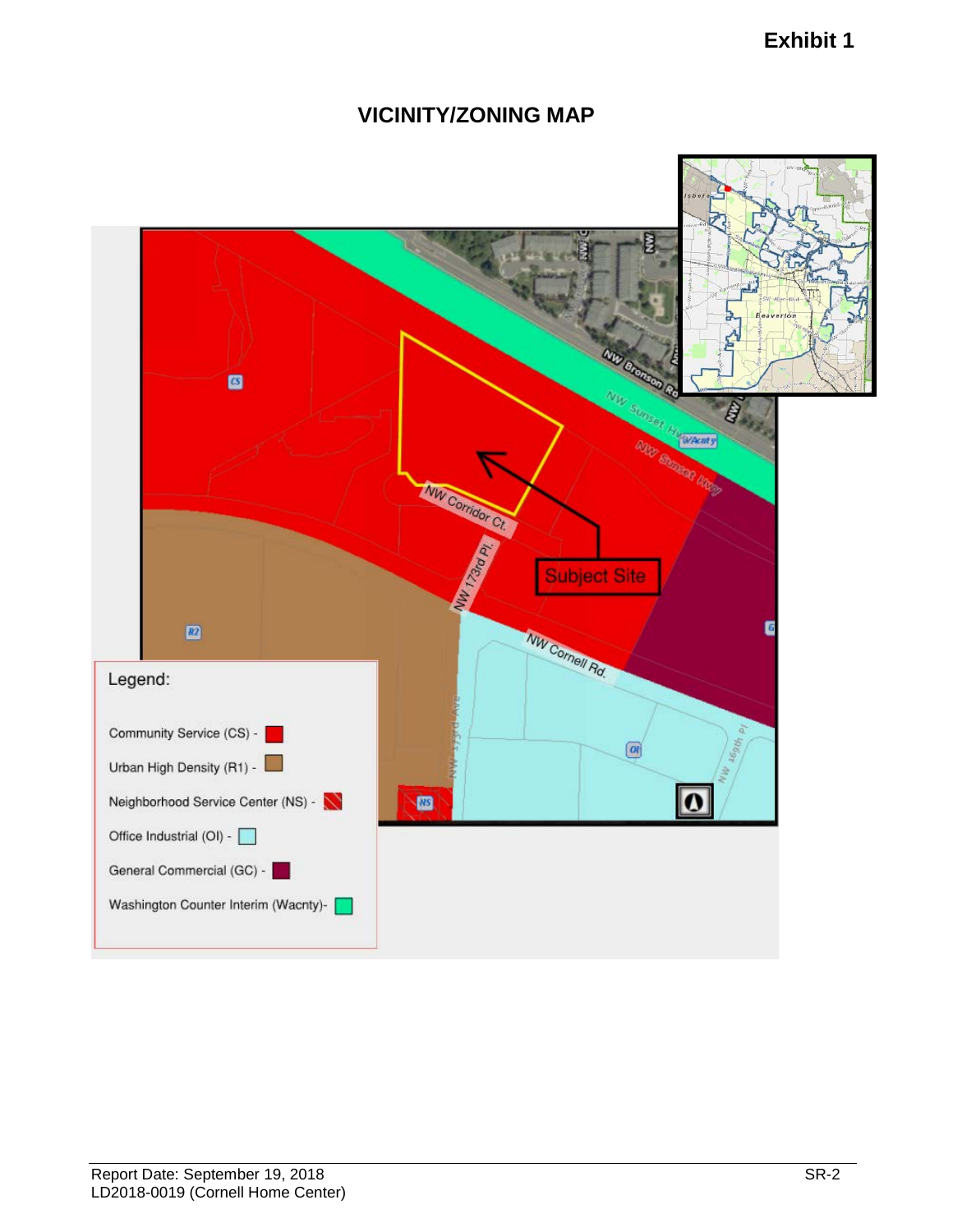# **BACKGROUND FACTS**

# **Key Application Dates**

| Application | <b>Submittal Date</b> | <b>Deemed Complete</b> | $120$ -Day*       | $365 - Day**$  |
|-------------|-----------------------|------------------------|-------------------|----------------|
| LD2018-0019 | May 10, 2018          | August 1, 2018         | November 29, 2018 | August 1, 2019 |

\*This is the latest date, without a continuance, by which a final written decision on the proposal can be made.

\*\* This is the latest date, with a continuance, by which a final written decision on the proposal can be made.

# **Existing Conditions Table**

| Zoning                               | <b>CS (Community Service)</b>                                                                                                                                                       |                                                                                                                                                        |  |  |
|--------------------------------------|-------------------------------------------------------------------------------------------------------------------------------------------------------------------------------------|--------------------------------------------------------------------------------------------------------------------------------------------------------|--|--|
| <b>Current</b><br><b>Development</b> | This property is currently developed with two (2) detached commercial<br>buildings.                                                                                                 |                                                                                                                                                        |  |  |
| <b>Site Size</b>                     | Approximately 3.54 acres                                                                                                                                                            |                                                                                                                                                        |  |  |
| <b>NAC</b>                           | Five Oaks / Triple Creek                                                                                                                                                            |                                                                                                                                                        |  |  |
| Surrounding<br><b>Uses</b>           | Zoning:<br>North: CS (Community Service) and WAcnty<br>(Washington County Interim)<br>South: CS (Community Service)<br>East: CS (Community Service)<br>West: CS (Community Service) | Uses:<br>North: Right-of-way (Highway<br>26)<br>South: Medical Clinic / Office<br>East: Child Care - Preschool<br>West: Retail and Place of<br>Worship |  |  |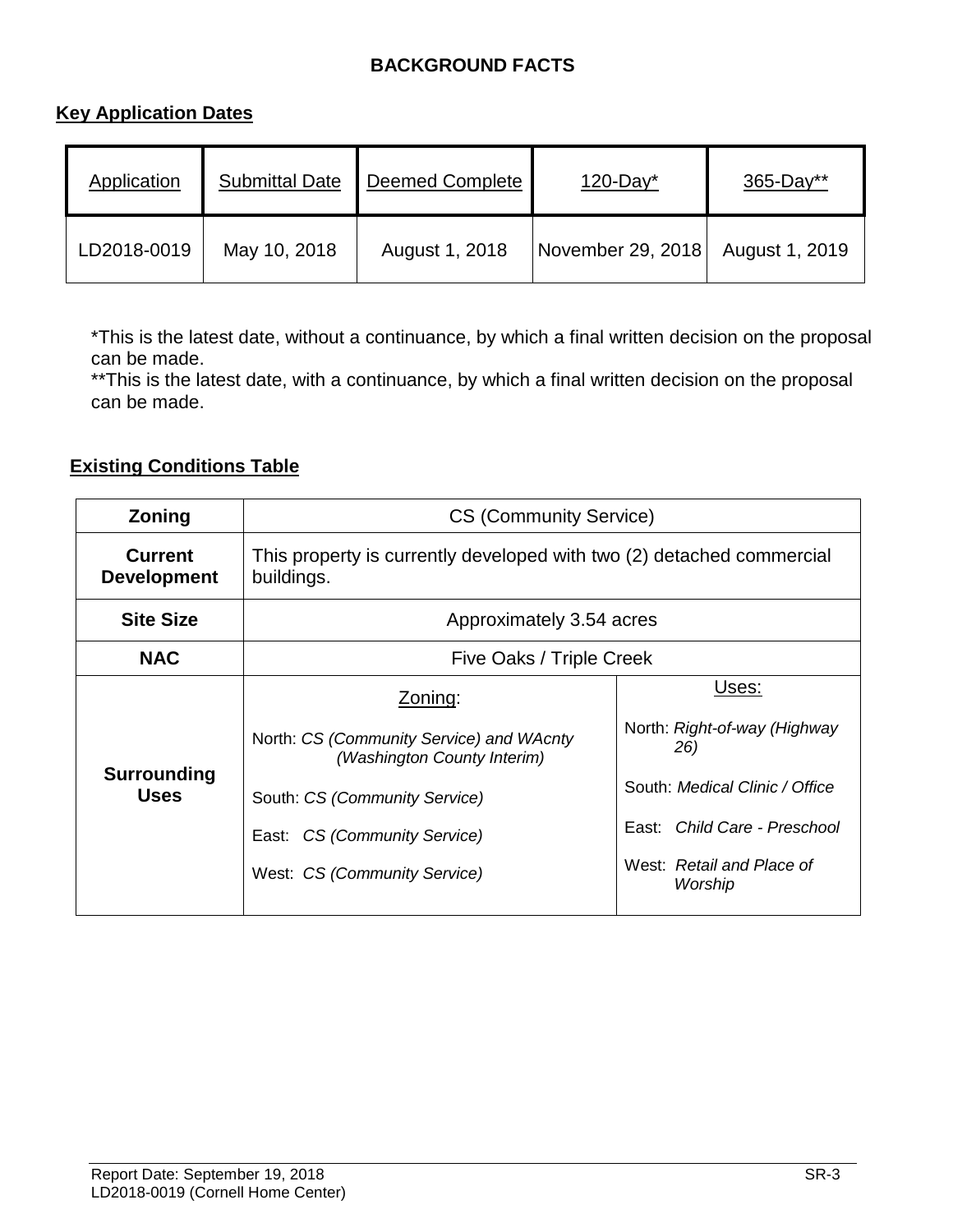# **TABLE OF CONTENTS**

| <b>Attachment A: Facilities Review Committee Technical Review and</b><br><b>Recommendation Report</b> | FR1-FR8 |
|-------------------------------------------------------------------------------------------------------|---------|
| <b>Attachment B: LD2018-0019 Preliminary Fee Ownership Partition</b>                                  | LD1-LD4 |
| <b>Attachment C: Conditions of Approval</b>                                                           | COA1    |
| <b>Exhibits by City Staff:</b><br>Exhibit 1 – Vicinity and Zoning Map (Page in this Staff Report)     | SR-2    |
| <b>Exhibits by Applicant:</b><br>Exhibit 2 – Applicant's Materials                                    |         |
| <b>Public Agency Communication/Comments:</b><br>None Received                                         |         |
|                                                                                                       |         |

**Public Testimony / Comments:**

None Received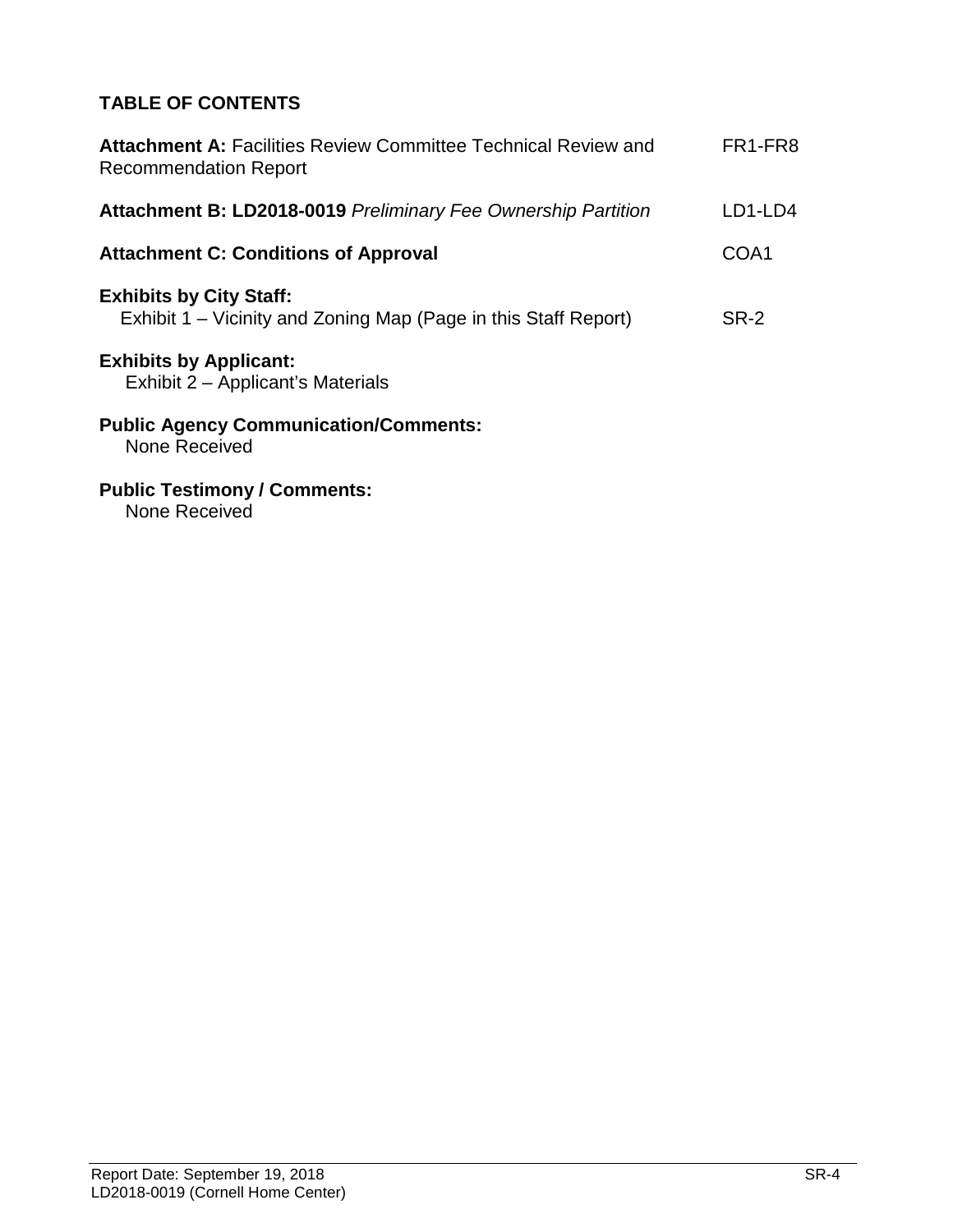# **FACILITIES REVIEW COMMITTEE TECHNICAL REVIEW AND RECOMMENDATIONS Cornell Home Center (LD2018-0019)**

# **Section 40.03.1 Facilities Review Committee:**

The Facilities Review Committee has conducted a technical review of the application, in accordance with the criteria contained in Section 40.03 of the Development Code. The Committee's findings and recommended conditions of approval are provided to the decision-making authority. As they will appear in the Staff Report, the Facilities Review Conditions may be re-numbered and placed in different order.

The decision-making authority will determine whether the application as presented meets the Facilities Review approval criteria for the subject application and may choose to adopt, not adopt, or modify the Committee's findings, below.

**The Facilities Review Committee Criteria are reviewed for all criteria that are applicable to the submitted application as identified below:**

# *A. All critical facilities and services related to the proposed development have, or can be improved to have, adequate capacity to serve the proposed development at the time of its completion.*

Chapter 90 of the Development Code defines "critical facilities" to be services that include public water, public sanitary sewer, storm water drainage and retention, transportation, and fire protection.

The existing development is located within the Tualatin Valley Water District. Stormwater and sanitary sewer services are provided by the City of Beaverton. No physical development is proposed in association with the Fee Ownership Partition. The applicant states that all critical facilities and services related to the proposed development have adequate capacity to serve the proposed development. The applicant has submitted a Clean Water Services (CWS) Service Provider Letter (SPL) for the project which states that the proposal will not significantly impact the existing or potentially sensitive area(s) found near the site.

The subject site is an existing retail and business center, developed within Washington County's jurisdiction, prior to annexation. Vehicular and pedestrian access to the site exists off of NW Corridor Court.

The Committee finds that the proposal does not affect existing, or impede potential future, necessary on-site and off-site connections to public water, public sanitary sewer, storm water drainage facilities or transportation. The applicant's plans were shared with TVF&R and Transportation staff, who did not provide comments in response to the proposed Preliminary Fee Ownership Partition.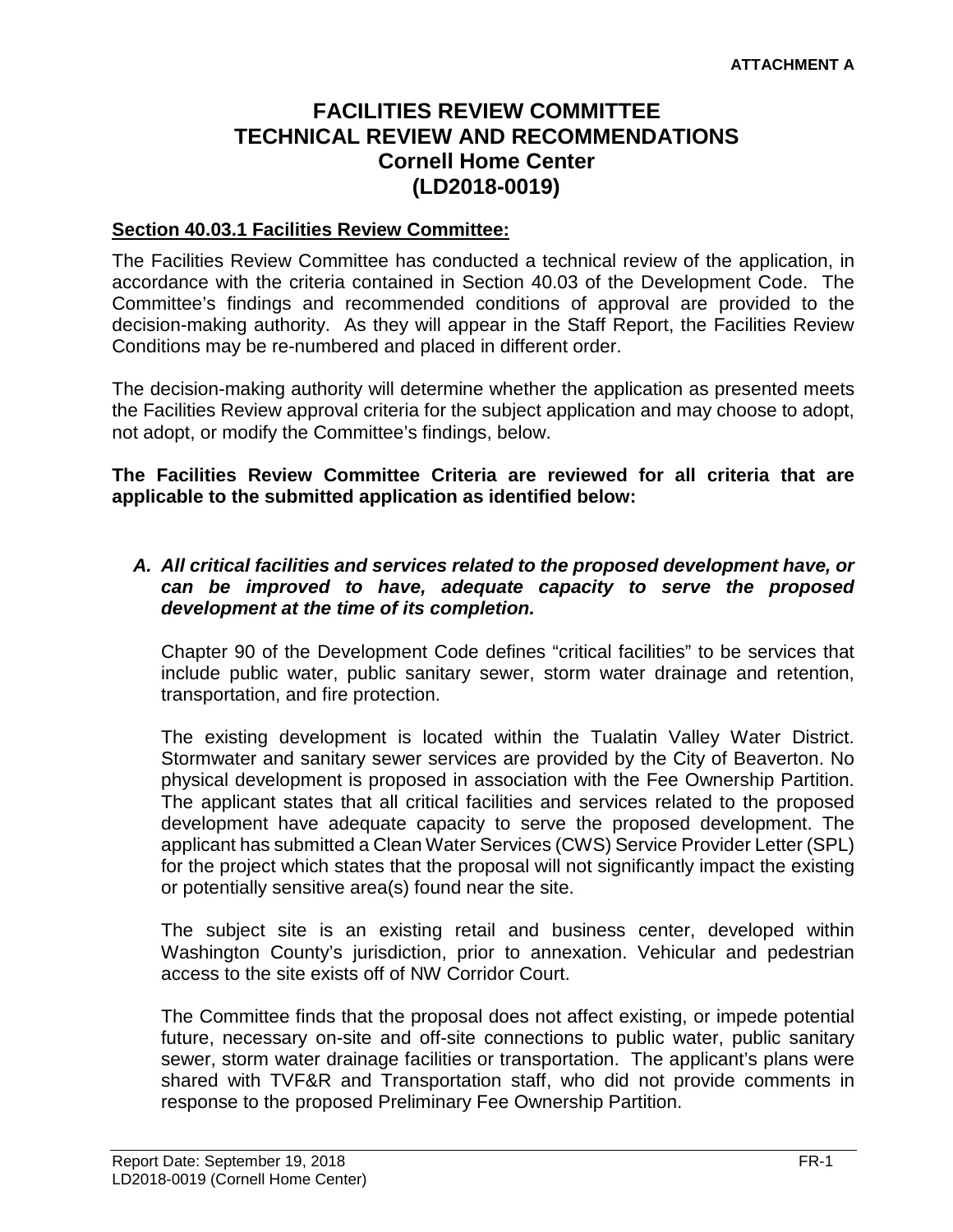*B. Essential facilities and services related to the proposed development are available, or can be made available, with adequate capacity to serve the development prior to its occupancy. In lieu of providing essential facilities and services, a specific plan may be approved if it adequately demonstrates that essential facilities, services, or both will be provided to serve the proposed development within five (5) years of occupancy.*

Chapter 90 of the Development Code defines "essential facilities" to be services that include schools, transit improvements, police protection, and pedestrian and bicycle facilities in the public right-of-way. The applicant's plans and materials were forwarded to the City Transportation staff and Tualatin Valley Fire and Rescue. As noted above, Tualatin Valley Fire and Rescue, as well as Transportation staff, had no comments.

Tri-Met provides bus service along NW Cornell Road, approximately 300 feet south of the subject site. The proposed Fee Ownership Partition does not warrant additional transit location or capacity.

Existing public sidewalks currently abut the subject site. The nearest bicycle lanes are located within NW Cornell Road.

Police protection to the site will continue to be provided by the Beaverton Police Department.

The Committee has reviewed the proposal and has found that the essential facilities and services to serve the site are adequate to accommodate the proposal.

**Therefore, staff finds that the proposal meets the criterion for approval, subject to condition of approval.**

*C. The proposed development is consistent with all applicable provisions of Chapter 20 (Land Uses) unless the applicable provisions are modified by means of one or more applications which shall be already approved or which shall be considered concurrently with the subject application; provided, however, if the approval of the proposed development is contingent upon one or more additional applications, and the same is not approved, then the proposed development must comply with all applicable provisions of Chapter 20 (Land Uses).*

Staff cites the Code Conformance Analysis chart at the end of this report, which evaluates the project as it relates to the applicable Code requirements of Chapter 20 for the Community Service (CS) zone, as applicable to the above mentioned criteria. The proposal does not include any physical development of the site. The Preliminary Fee Ownership Partition application proposes to create three parcels out of several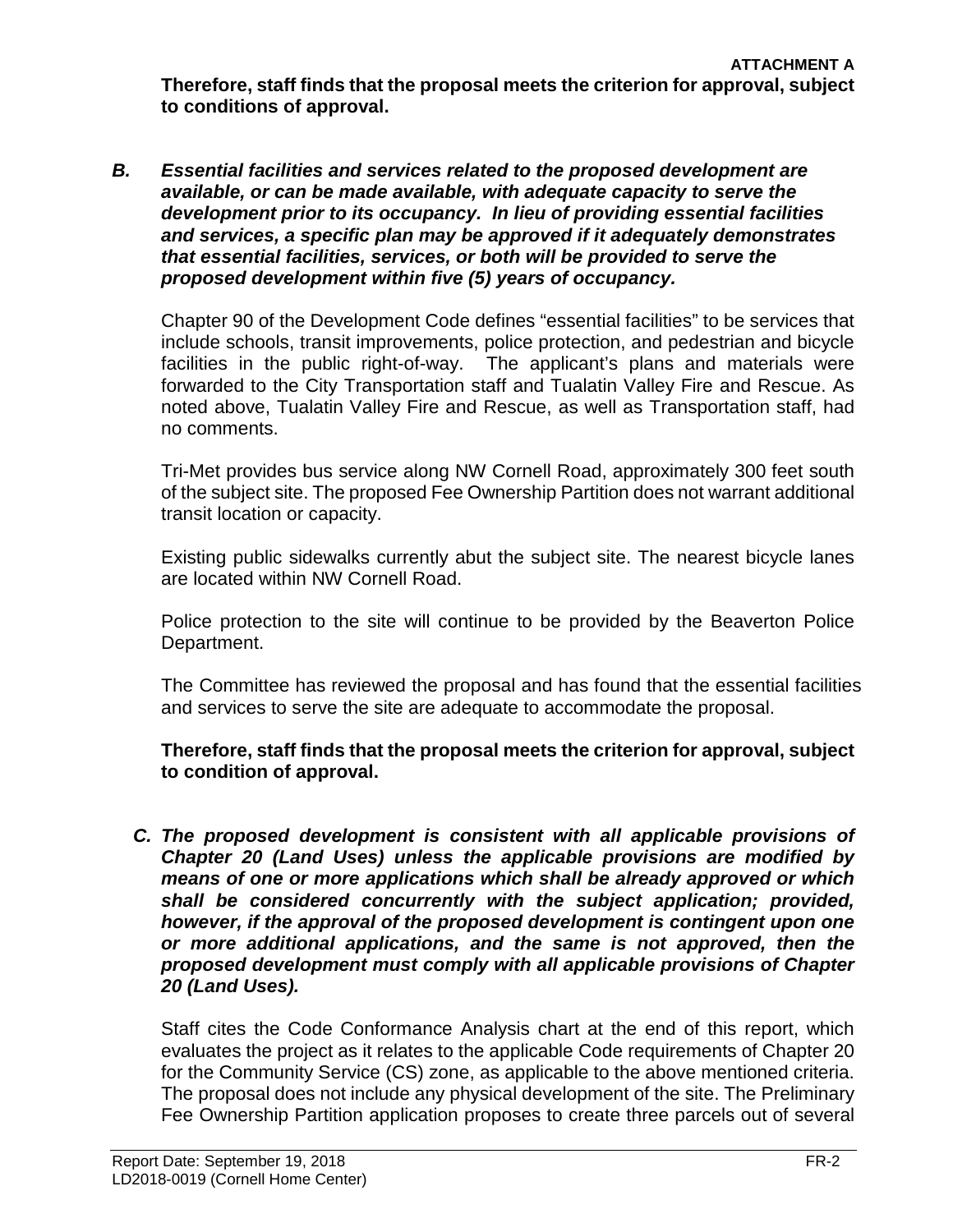legal lots (Lot 1-3 and part of 4) in the Corridor Center plat, to allow for ownership flexibility of the existing buildings and parking area.

**Therefore, staff finds that the approval criterion is not applicable to the proposal.** 

*D. The proposed development is consistent with all applicable provisions of Chapter 60 (Special Requirements) and all improvements, dedications, or both, as required by the applicable provisions of Chapter 60 (Special Requirements), are provided or can be provided in rough proportion to the identified impact(s) of the proposed development.*

The Committee cites the Code Conformance Analysis chart at the end of this report, which evaluates the proposal as it relates to the applicable Code requirements of Chapter 60, in response to the above mentioned criteria. Staff will provide findings for the applicable Preliminary Fee-Ownership Partition approval criteria within the applicable sections of the staff report. As mentioned above in response to approval criterion C, the Fee Ownership Partition proposal does not entail physical development or changes to the site.

**Therefore, staff finds that by meeting the condition of approval, the proposal meets the criterion.** 

*E. Adequate means are provided or can be provided to ensure continued periodic maintenance and necessary normal replacement of the following private common facilities and areas, as applicable: drainage facilities, roads and other improved rights-of-way, structures, recreation facilities, landscaping, fill and excavation areas, screening and fencing, ground cover, garbage and recycling storage areas, and other facilities not subject to maintenance by the City or other public agency.*

The proposal includes a number of features that will require continued maintenance, including paving and landscaping, of common areas. The applicant has submitted a Declaration of Reciprocal Easement and Operations Agreement. The applicant states that this agreement provides and ensures for the continued periodic maintenance and necessary normal replacement of the private common facilities and areas. The agreement includes landscaping, lighting, signage, and other facilities not subject to public maintenance.

Staff concurs that the property can be maintained by the property owner in accordance with the requirements of the City of Beaverton, however, staff recommend a condition of approval that the applicant address other shared structures and areas, such as the trash enclosure and fence, in the agreement.

**Therefore, staff finds that the proposal meets the criterion for approval, subject to conditions of approval.**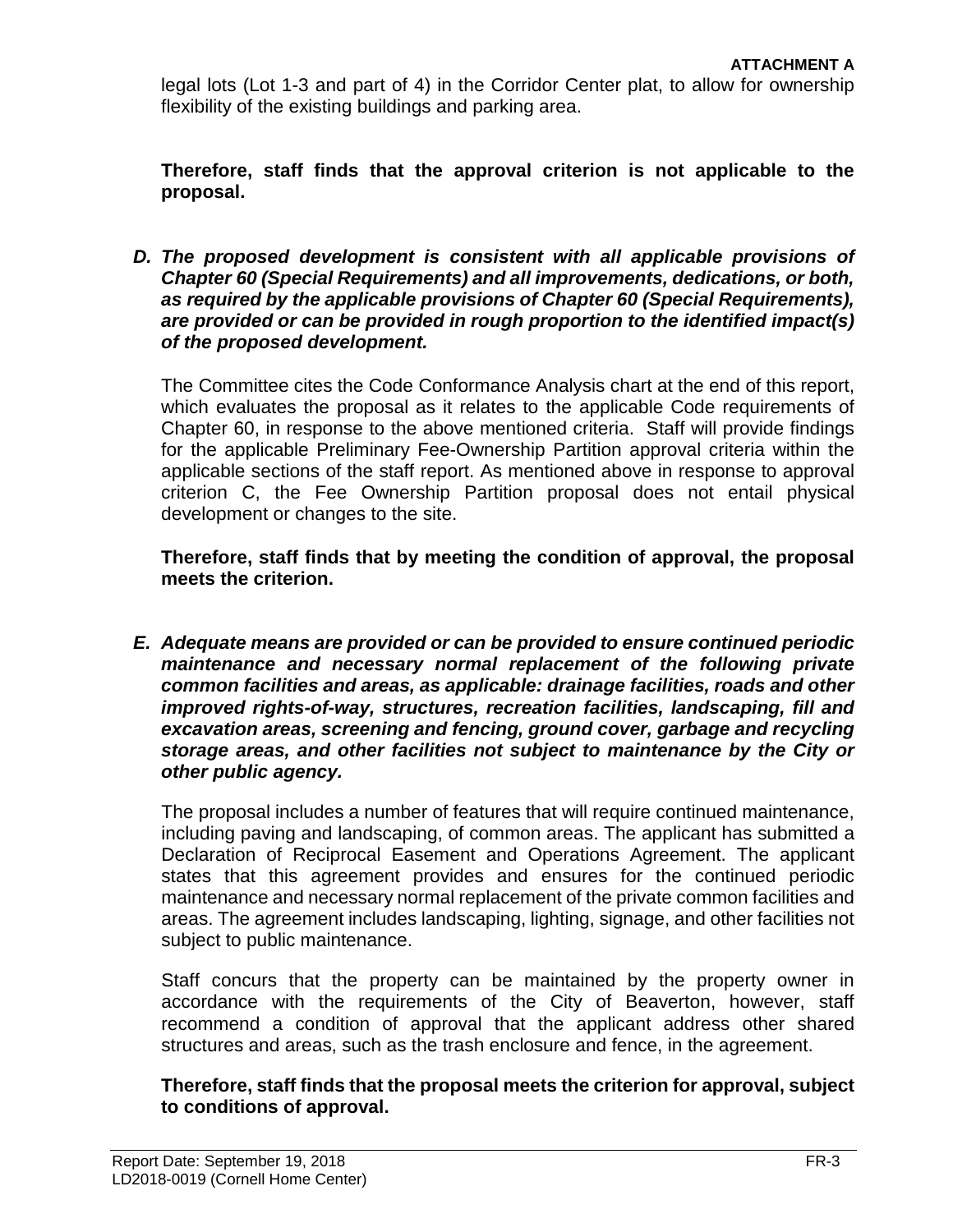# *F. There are safe and efficient vehicular and pedestrian circulation patterns within the boundaries of the development.*

Staff cites the findings for criteria C and D. Staff finds that existing walkways have safe and efficient vehicular and pedestrian circulation patterns within the boundaries of the development. The applicant is not proposing changes to the existing vehicular and pedestrian circulation areas.

**Therefore, staff finds that the proposal meets the criterion for approval, subject to conditions of approval.**

# *G. The development's on-site vehicular and pedestrian circulation systems connect to the surrounding circulation systems in a safe, efficient, and direct manner.*

The existing on-site vehicular and pedestrian circulation systems connect to the surrounding circulation systems. The proposed Preliminary Fee Ownership Partition does not entail physical changes to the subject site or buildings. The initial review of the existing development was conducted in Washington County, prior to annexation.

**Therefore, staff finds that the proposal meets the criterion for approval.**

# *H. Structures and public facilities serving the development site are designed in accordance with adopted City codes and standards and provide adequate fire protection, including, but not limited to, fire flow.*

The proposal does not include any physical changes to the existing site or buildings. Fire protection will be provided to the site by Tualatin Valley Fire and Rescue Department (TVF&R). Tualatin Valley Fire & Rescue reviewed the proposal and has not provided comments or conditions of approval.

# **Therefore, staff finds that the proposal meets the criterion for approval.**

*I. Structures and public facilities serving the development site are designed in accordance with adopted City codes and standards and provide adequate protection from crime and accident, as well as protection from hazardous conditions due to inadequate, substandard or ill-designed development.*

No physical changes to the site are being proposed with the Fee Ownership Partition application.

**Therefore, staff finds that the approval criterion is not applicable to the proposal.**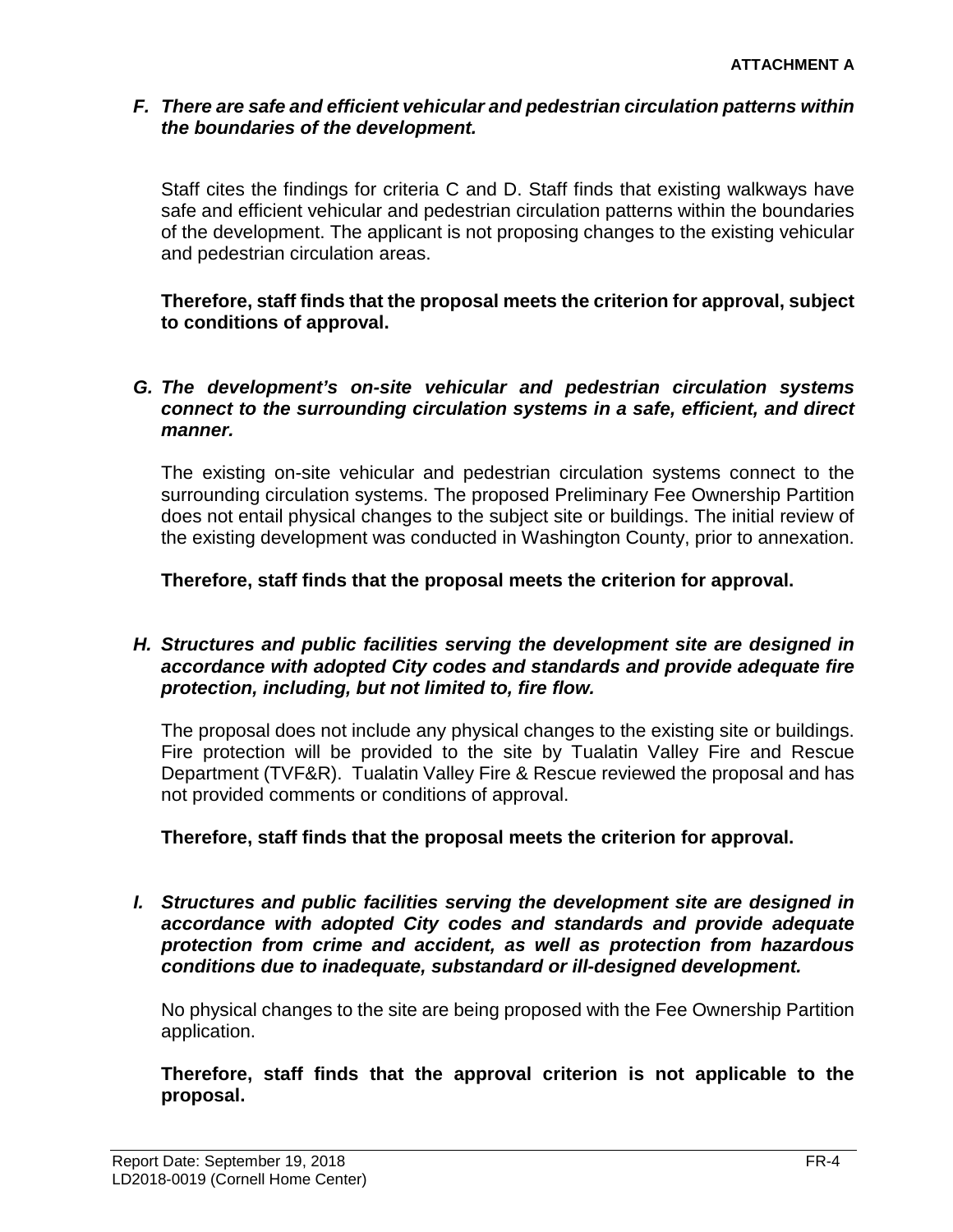*J. Grading and contouring of the development site is designed to accommodate the proposed use and to mitigate adverse effect(s) on neighboring properties, public right-of-way, surface drainage, water storage facilities, and the public storm drainage system.*

No grading is proposed with the Fee Ownership Partition application.

**Therefore, staff finds that the approval criterion is not applicable to the proposal.** 

*K. Access and facilities for physically handicapped people are incorporated into the development site and building design, with particular attention to providing continuous, uninterrupted access routes.*

Physical changes and development on the site are not being proposed.

**Therefore, staff finds that the approval criterion is not applicable to the proposal.** 

# *L. The application includes all required submittal materials as specified in Section 50.25.1 of the Development Code.*

The application was submitted on May 10, 2018. The application was deemed complete on August 1, 2018. In the review of the materials during the application review, the Committee finds that all applicable application submittal requirements, identified in Section 50.25.1 are contained within this proposal.

**Therefore, staff finds that the proposal meets the criterion for approval.**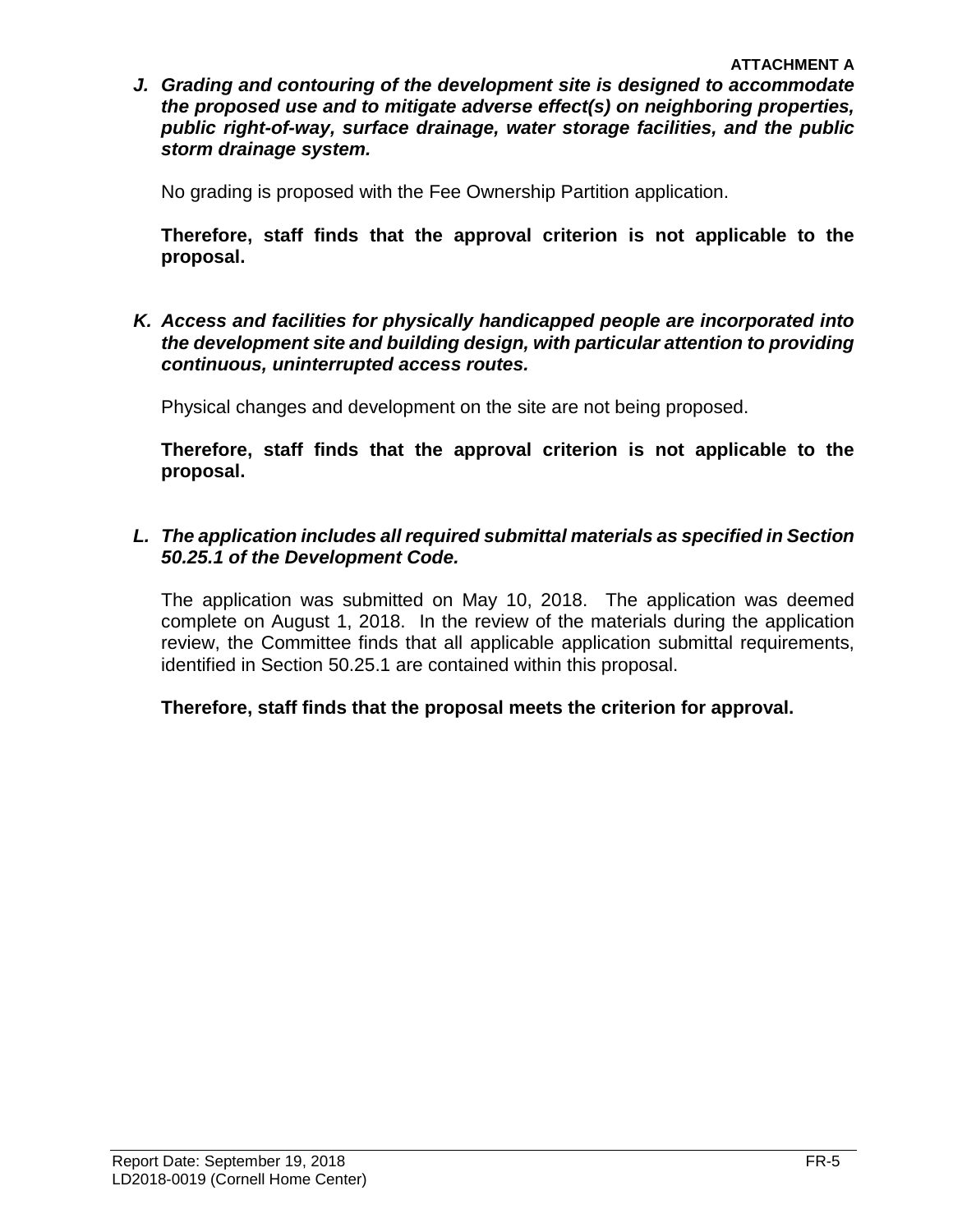# **Code Conformance Analysis Chapter 20 Use and Site Development Requirements Community Service (CS) District**

| <b>CODE STANDARD</b>                   | <b>CODE</b><br><b>REQUIREMENT</b>                                                                                                                                               | <b>PROJECT PROPOSAL</b>                                                                                                                                                                                                                                                                        | <b>MEETS</b><br>CODE? |
|----------------------------------------|---------------------------------------------------------------------------------------------------------------------------------------------------------------------------------|------------------------------------------------------------------------------------------------------------------------------------------------------------------------------------------------------------------------------------------------------------------------------------------------|-----------------------|
| Development Code Section 20.10.20 (CS) |                                                                                                                                                                                 |                                                                                                                                                                                                                                                                                                |                       |
| Use - Permitted &<br>Conditional       | Recreational<br>Facilities, Eating and<br><b>Drinking</b><br>Establishment, Retail<br>Trade, Place of<br>Worship                                                                | The structures and uses are existing.<br>The proposal does not entail changes<br>to either the structure or use.                                                                                                                                                                               | N/A                   |
|                                        | Development Code Section 20.10.15 (CS)                                                                                                                                          |                                                                                                                                                                                                                                                                                                |                       |
| Minimum Parcel Area                    | 7,000 sq. ft.                                                                                                                                                                   | Parcel 1: 17,799 sq. ft.<br>Parcel 2: 39,146 sq. ft.<br>Parcel 3: 97,322 sq. ft.                                                                                                                                                                                                               | Yes                   |
| Minimum Lot Dimensions                 | Width: 70<br>Depth: 100                                                                                                                                                         | <b>Parent Parcel:</b><br>Width: $\sim$ 380 ft. and 548 ft.<br>Depth: 307 ft. and 409 ft.                                                                                                                                                                                                       | Yes                   |
| Minimum Yard Setbacks                  | Front: Lots greater<br>than 60,000 sq.ft.<br>subject to Section<br>$60.05.15.6 = \text{occupy}$<br>greater than 20 feet<br>from front.<br>Side:<br>a. Interior $-10$<br>Rear: 0 | Front: $\sim$ 100 ft.<br>The buildings are existing. The<br>proposed Fee Ownership Partition<br>does not include physical changes to<br>min. 35% frontage, no the site or buildings. Development of<br>the site occurred prior to annexation.<br>Side:<br>a. Interior $-10$<br><b>Rear: 20</b> | Yes                   |
|                                        |                                                                                                                                                                                 |                                                                                                                                                                                                                                                                                                |                       |
| Maximum Building Height                | 60 ft.                                                                                                                                                                          | 24 ft.                                                                                                                                                                                                                                                                                         | Yes                   |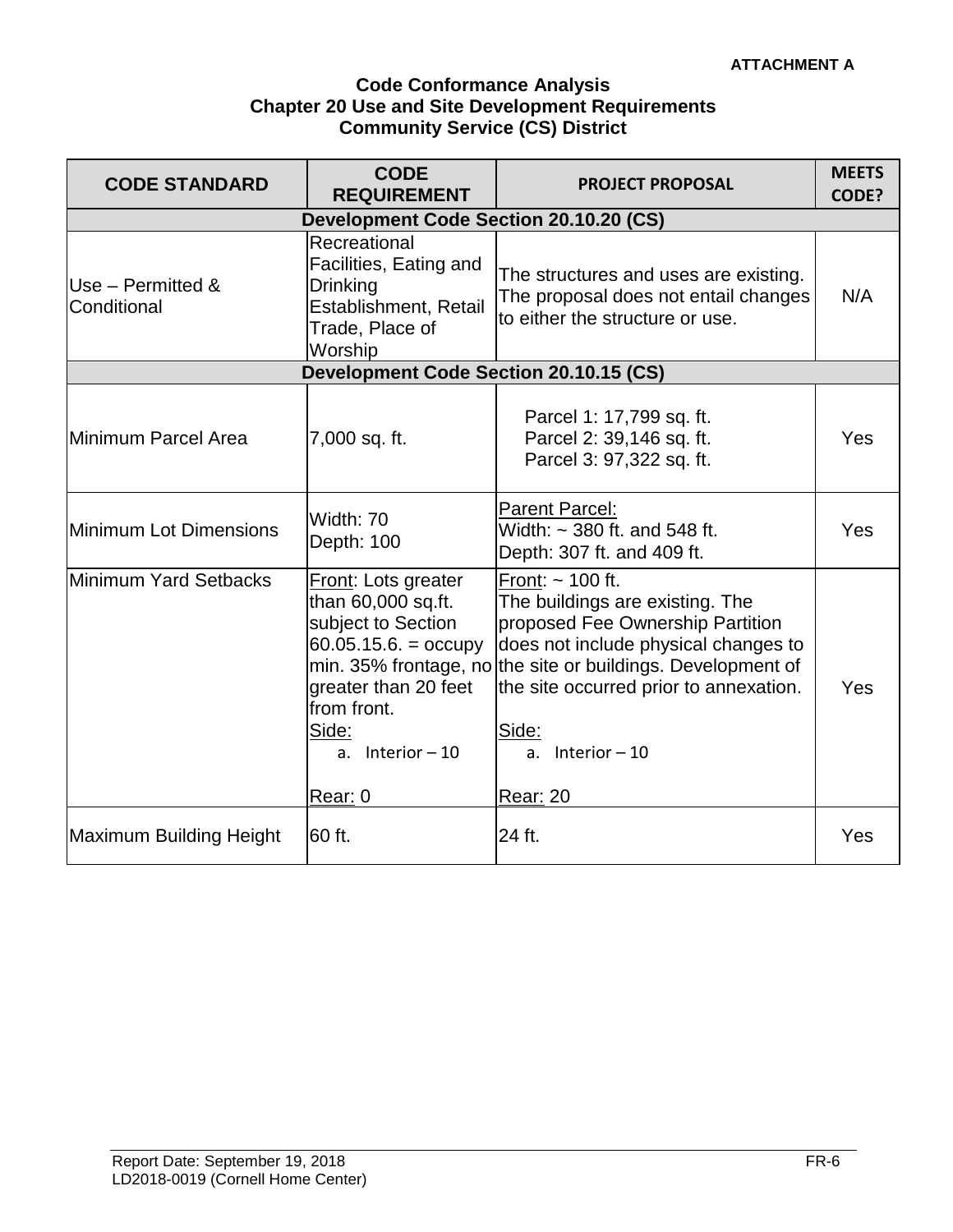# **Chapter 60 Special Requirements**

| <b>CODE</b><br><b>STANDARD</b>                                | <b>CODE</b><br><b>REQUIREMENT</b>                                                                                         | <b>PROJECT PROPOSAL</b>                                                                                                   | <b>MEETS</b><br>CODE? |  |  |
|---------------------------------------------------------------|---------------------------------------------------------------------------------------------------------------------------|---------------------------------------------------------------------------------------------------------------------------|-----------------------|--|--|
|                                                               | <b>Development Code Section 60.05</b>                                                                                     |                                                                                                                           |                       |  |  |
| Design Review Principles,<br><b>Standards, and Guidelines</b> | development and<br>redevelopment.                                                                                         | Requirements for new Structures are existing. No new<br>physical development is being<br>proposed on the site.            | N/A                   |  |  |
|                                                               | <b>Development Code Section 60.25</b>                                                                                     |                                                                                                                           |                       |  |  |
| <b>Off-Street Loading</b>                                     | Off-street loading<br>requirements.                                                                                       | Structures are existing. No new<br>physical development is being<br>proposed on the site.                                 | N/A                   |  |  |
|                                                               | <b>Development Code Section 60.30</b>                                                                                     |                                                                                                                           |                       |  |  |
| Off-street motor<br>vehicle parking                           | Off street parking.                                                                                                       | Structures and parking are existing.<br>No new physical development or<br>modifications to the site is being<br>proposed. | N/A                   |  |  |
| <b>Required Bicycle Parking</b>                               | Requirements<br>pertaining to the<br>minimum number of<br>required short term<br>and long term bicycle<br>parking spaces. | Structures and parking are existing.<br>No new physical development or<br>modifications to the site is being<br>proposed. | N/A                   |  |  |
|                                                               | <b>Development Code Section 60.40</b>                                                                                     |                                                                                                                           |                       |  |  |
| <b>Sign Regulations</b>                                       | Requirements<br>pertaining to the size<br>and location of signs                                                           | Signs are not approved through the<br>Design Review process. Proposal<br>does not include signage.                        | N/A                   |  |  |
| <b>Development Code Section 60.55</b>                         |                                                                                                                           |                                                                                                                           |                       |  |  |
| <b>Transportation Facilities</b>                              | <b>Regulations</b><br>pertaining to the<br>construction or<br>reconstruction of<br>transportation<br>facilities.          | Structures and parking are existing.<br>No new physical development or<br>modifications to the site is being<br>proposed. | N/A                   |  |  |

| <b>Development Code Section 60.60</b> |                                              |                                                                   |     |
|---------------------------------------|----------------------------------------------|-------------------------------------------------------------------|-----|
| Trees & Vegetation                    | to the removal and<br>preservation of trees. | Regulations pertaining Removal of trees is not being<br>proposed. | N/A |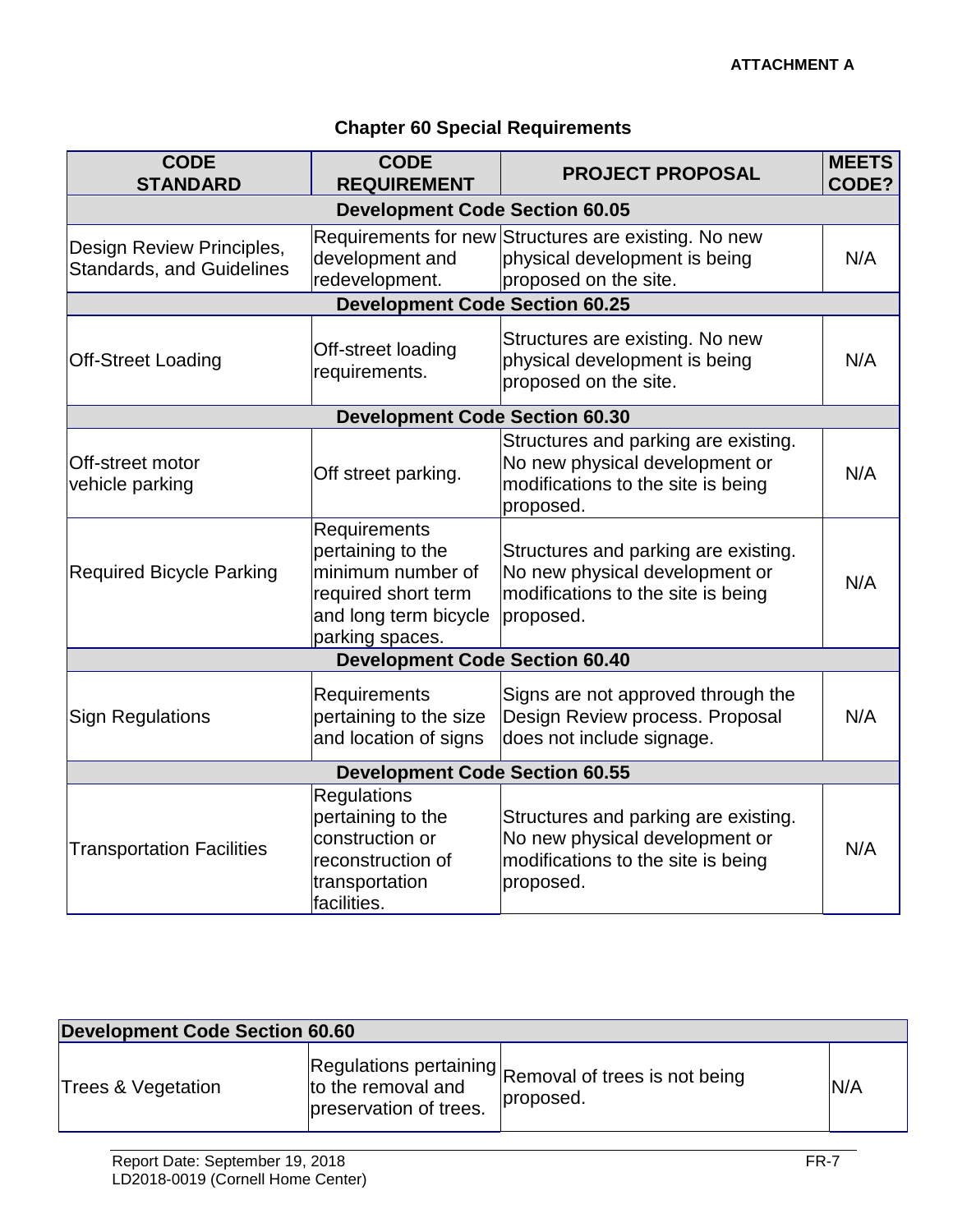# **ATTACHMENT A**

| <b>Development Code Section 60.65</b> |                                                                                                                                                                                                             |                                                                                                                           |     |
|---------------------------------------|-------------------------------------------------------------------------------------------------------------------------------------------------------------------------------------------------------------|---------------------------------------------------------------------------------------------------------------------------|-----|
| Utility Undergrounding                | All existing overhead<br>utilities and any new<br>utility service lines<br>within the project and<br>along any existing<br>frontage, except high<br>voltage lines (>57kV)<br>must be placed<br>underground. | Structures and parking are existing. No<br>new physical development or<br>modifications to the site is being<br>proposed. | N/A |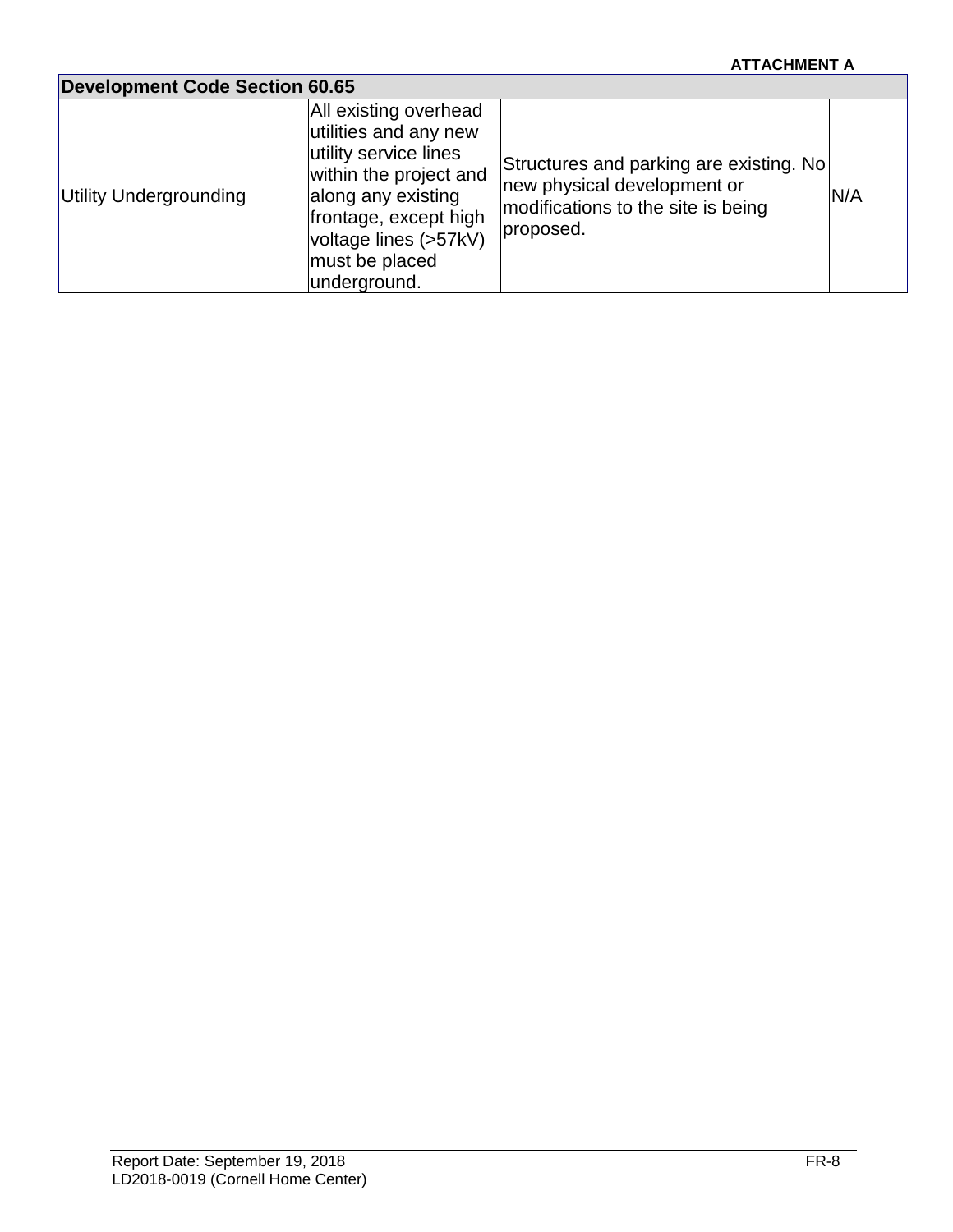#### **LD2018-0019 CORNELL HOME CENTER ANALYSIS AND FINDINGS FOR PRELIMINARY FEE OWNERSHIP PARTITION**

#### **Section 40.45.05 Land Division Applications; Purpose**

*The purpose of the Land Division applications is to establish regulations, procedures, and standards for the division or reconfiguration of land within the City of Beaverton.* 

# **Section 40.45.15.6.C Approval Criteria**

*In order to approve a Preliminary Fee Ownership Partition application, the decision making authority shall make findings of fact based on evidence provided by the applicant demonstrating that all the following criteria are satisfied:*

*1. The application satisfies the threshold requirements for a Preliminary Fee Ownership Partition application. If the parent parcel is subject to a pending Legal Lot Determination under Section 40.47., further division of the parent parcel shall not proceed until all the provisions of Section 40.47.15.1.C have been met.*

Threshold 1 for a Preliminary Fee Ownership Partition states that an application for Preliminary Fee Ownership Partition shall be required when the following threshold applies*:*

*1. The creation of up to and including three (3) new parcels from at least one (1) lot of record in one (1) calendar year in a Commercial, Industrial or Multiple Use zone, where one or more of the proposed parcels does not meet one or more of the setback, lot coverage, floor area ratio, and/or lot dimension standards of Chapter 20 (Land Uses), as applicable and where modification to the same standard(s) is not requested through another type of application.*

The Preliminary Fee Ownership Partition application proposes to create three parcels out of several legal lots (Lot 1-3 and part of 4) in the Corridor Center plat, to allow for ownership flexibility of the existing buildings and parking area, in a Commercial zoning district. There are two (2) existing structures on the lot, as identified on the applicant's submitted plans. The proposal does not include modifications to the structures, but rather establishes separate parcels (Parcel 1 and Parcel 2) for each building surrounded by one parcel (Parcel 3) intended for shared use and ownership. Proposed Parcels 1 and 2 will not meet the standard yard setbacks, however the parent parcel (Lot 1-3 & Part 4 of Corridor Center) will still meet all setback standards for the Community Service zone, meeting threshold 1 for a Preliminary Fee Ownership Partition.

**Therefore, staff finds that the proposal meets the criterion for approval.**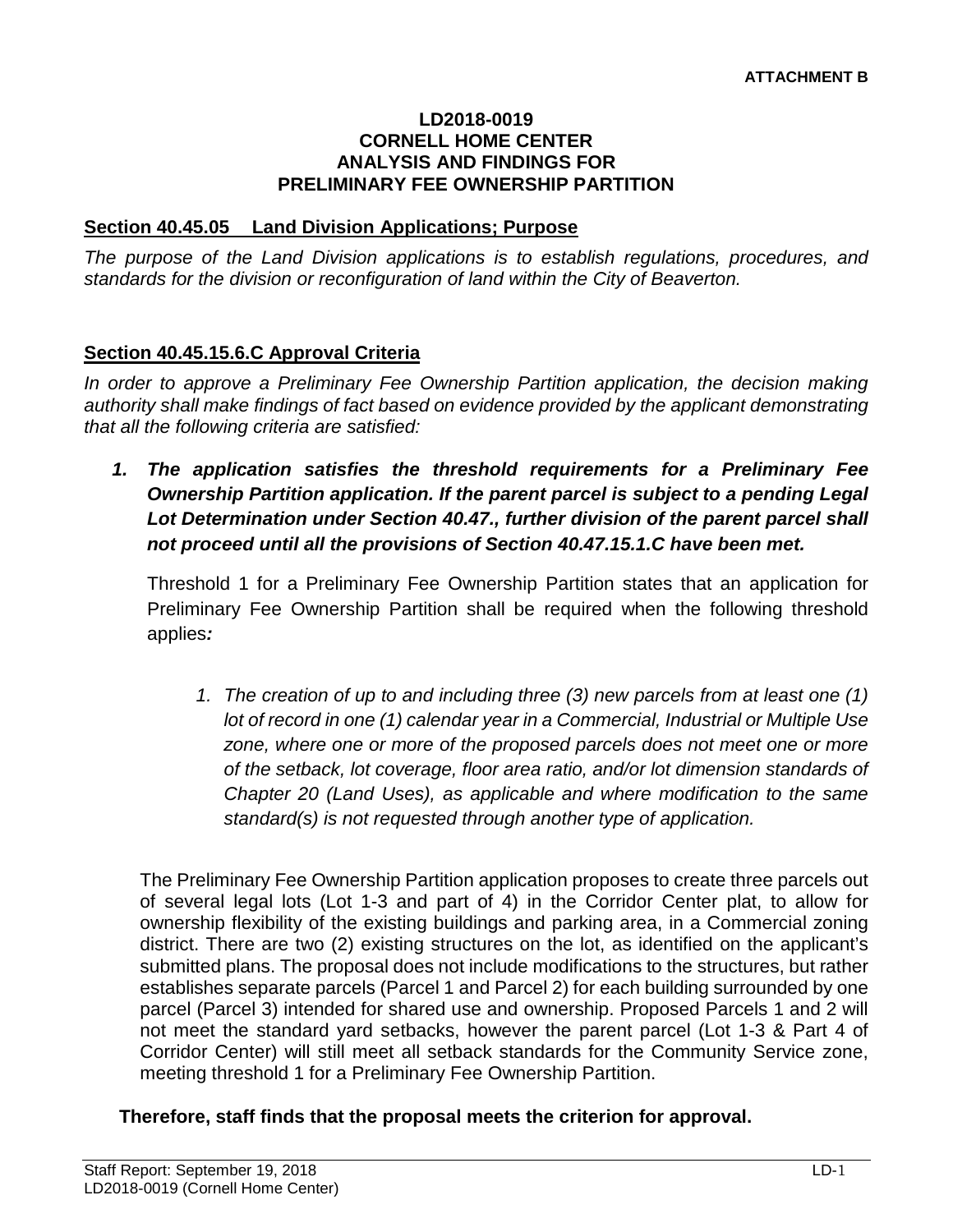#### *2. All City application fees related to the application under consideration by the decision making authority have been submitted.*

The applicant has paid the required application fee for a Preliminary Fee Ownership Partition application.

**Therefore, staff finds that the proposal meets the criterion for approval.**

# *3. The proposed development does not conflict with any existing City approval, except the City may modify prior approvals through a Preliminary Fee Ownership Partition process to comply with current Code standards and requirements.*

The subject site is currently developed, with two (2) buildings on site. The Preliminary Fee Ownership Partition will establish two (2) separate parcels, one for each building, and one common parcel for parking, landscaping, access and utilities. The proposed application will not affect or modify any current or previous land use approvals.

**Therefore, staff finds that the proposal meets the criterion for approval.**

### *4. The parent parcel shall meet the minimum setback requirements for the applicable zoning district unless the setback is subject to an Adjustment, Variance, Flexible Setback, or Zero Side Yard Setback for a proposed Non-Residential Land Division application which shall be considered concurrently with the subject proposal.*

The applicant has not submitted an Adjustment, Variance, Flexible Setback or Zero Side Yard Setback application. The Community Service (CS) zoning district requires a minimum front setback of 20 feet, a minimum rear yard setback of 20 feet and a minimum of 10 feet for side yard setbacks for interior lots. The applicant's plans demonstrate that the existing buildings meet the standard yard setbacks from the parent parcel property lines.

**Therefore, staff finds that the proposal meets the criterion for approval.**

# *5. The proposal does not create a parcel which will have more than one (1) zoning designation.*

All the subject area is zoned Community Service (CS). All created parcels will retain the CS zoning designation.

**Therefore, staff finds that the proposal meets the criterion for approval.**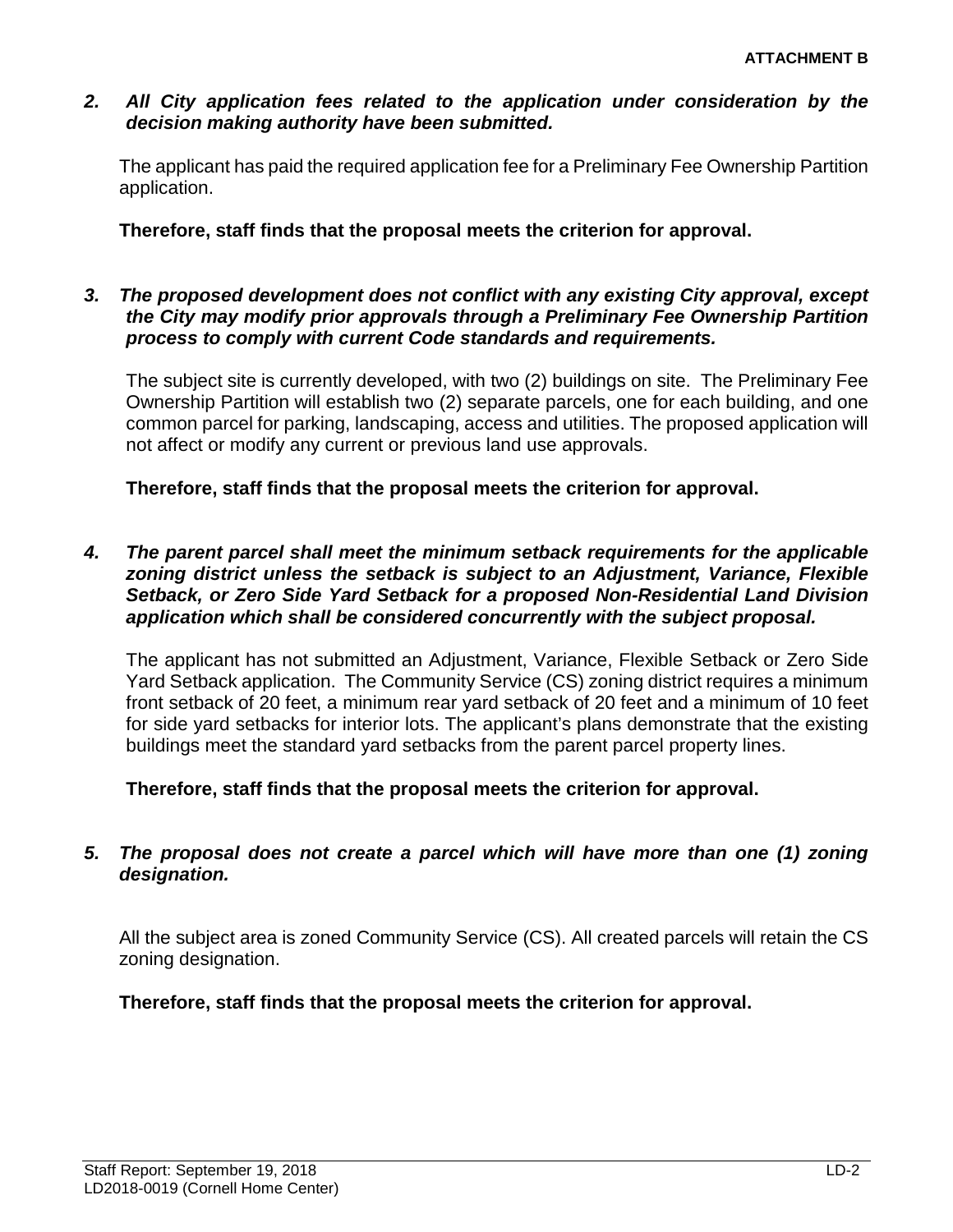#### *6. Applications and documents related to the request requiring further City approval shall be submitted to the City in the proper sequence.*

The applicant submitted the application for a Preliminary Fee Ownership Partition on May 10, 2018 and was deemed complete on August 1, 2018. No other applications are required of the applicant for this stage of City approvals.

# **Therefore, staff finds that the proposal meets the criterion for approval.**

### **RECOMMENDATION**

Based on the facts and findings presented, staff recommends **APPROVAL** of **LD2018-0019 (Cornell Home Center),** subject to the applicable conditions identified in Attachment C.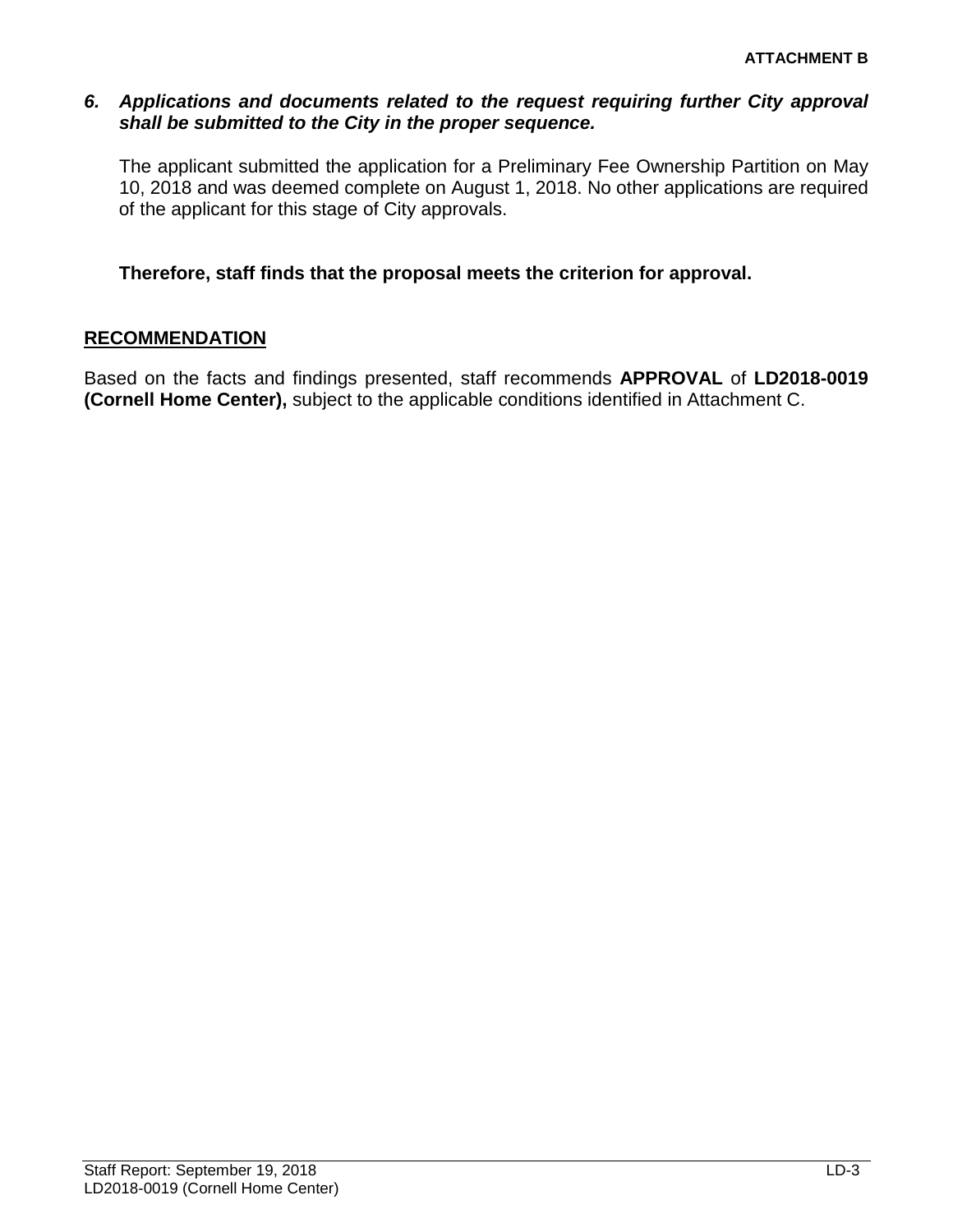# **Land Division Standards Code Conformance Analysis**

| <b>CODE</b><br><b>STANDARD</b>                       | <b>CODE REQUIREMENT</b>                                                                                                                                                                                                             | <b>PROJECT PROPOSAL</b>                                                                                | <b>MEETS</b><br>CODE? |  |
|------------------------------------------------------|-------------------------------------------------------------------------------------------------------------------------------------------------------------------------------------------------------------------------------------|--------------------------------------------------------------------------------------------------------|-----------------------|--|
|                                                      | <b>Grading Standards</b>                                                                                                                                                                                                            |                                                                                                        |                       |  |
| 60.15.10.1<br>Applicability                          | Grading standards apply to all land<br>divisions where grading is proposed<br>but do not supersede Section<br>60.05.25 Design Review.                                                                                               | The proposal is does not include<br>development. No grading is<br>proposed.                            | N/A                   |  |
| 60.15.10.2.A-C<br>Exemptions                         | Exemptions include: Public right-of-<br>way, storm water detention facilities,<br>grading adjacent to an existing public-<br>right of way which results in a finished<br>grade below the elevation of the<br>adjacent right-of-way. | Grading is no proposed.                                                                                | N/A                   |  |
| 60.15.10.3.A<br>0-5 Feet From Property<br>Line       | Maximum of two (2) foot slope<br>differential from the existing or<br>finished slope of the abutting<br>property.                                                                                                                   | The subject site does not abut a<br>residentially zoned property and<br>grading is not being proposed. | N/A                   |  |
| 60.15.10.3.B<br>5-10 Feet From Property<br>Line      | Maximum of four (4) foot slope<br>differential from the existing or<br>finished slope of the abutting<br>property.                                                                                                                  | The subject site does not abut a<br>residentially zoned property and<br>grading is not being proposed. | N/A                   |  |
| 60.15.10.3.C<br>10-15 Feet From Property<br>Line     | Maximum of six (6) foot slope<br>differential from the existing or<br>finished slope of the abutting<br>property.                                                                                                                   | The subject site does not abut a<br>residentially zoned property and<br>grading is not being proposed. | N/A                   |  |
| 60.15.10.3.D<br>15-20 Feet From Property<br>Line     | Maximum eight (8) foot slope<br>differential from the existing or<br>finished slope of the abutting<br>property.                                                                                                                    | The subject site does not abut a<br>residentially zoned property and<br>grading is not being proposed. | N/A                   |  |
| 60.15.10.3.E<br>20-25 Feet From Property<br>Line     | Maximum ten (10) foot slope<br>differential from the existing or<br>finished slope of the abutting<br>property.                                                                                                                     | The subject site does not abut a<br>residentially zoned property and<br>grading is not being proposed. | N/A                   |  |
| 60.15.10.3.F<br>Pre-development slope                | Where a pre-development slope<br>exceeds one or more of the standards The subject site does not abut a<br>in subsections 60.15.10.3.A-E, the<br>slope after grading shall not exceed<br>the pre-development slope                   | residentially zoned property and<br>grading is not being proposed.                                     | N/A                   |  |
| <b>Significant Trees and Groves</b>                  |                                                                                                                                                                                                                                     |                                                                                                        |                       |  |
| 60.15.10.4<br><b>Significant Trees and</b><br>Groves | Standards for grading within 25 feet of<br>significant trees or groves.                                                                                                                                                             | Grading is not proposed and<br>there are no significant trees or<br>groves on site.                    | N/A                   |  |